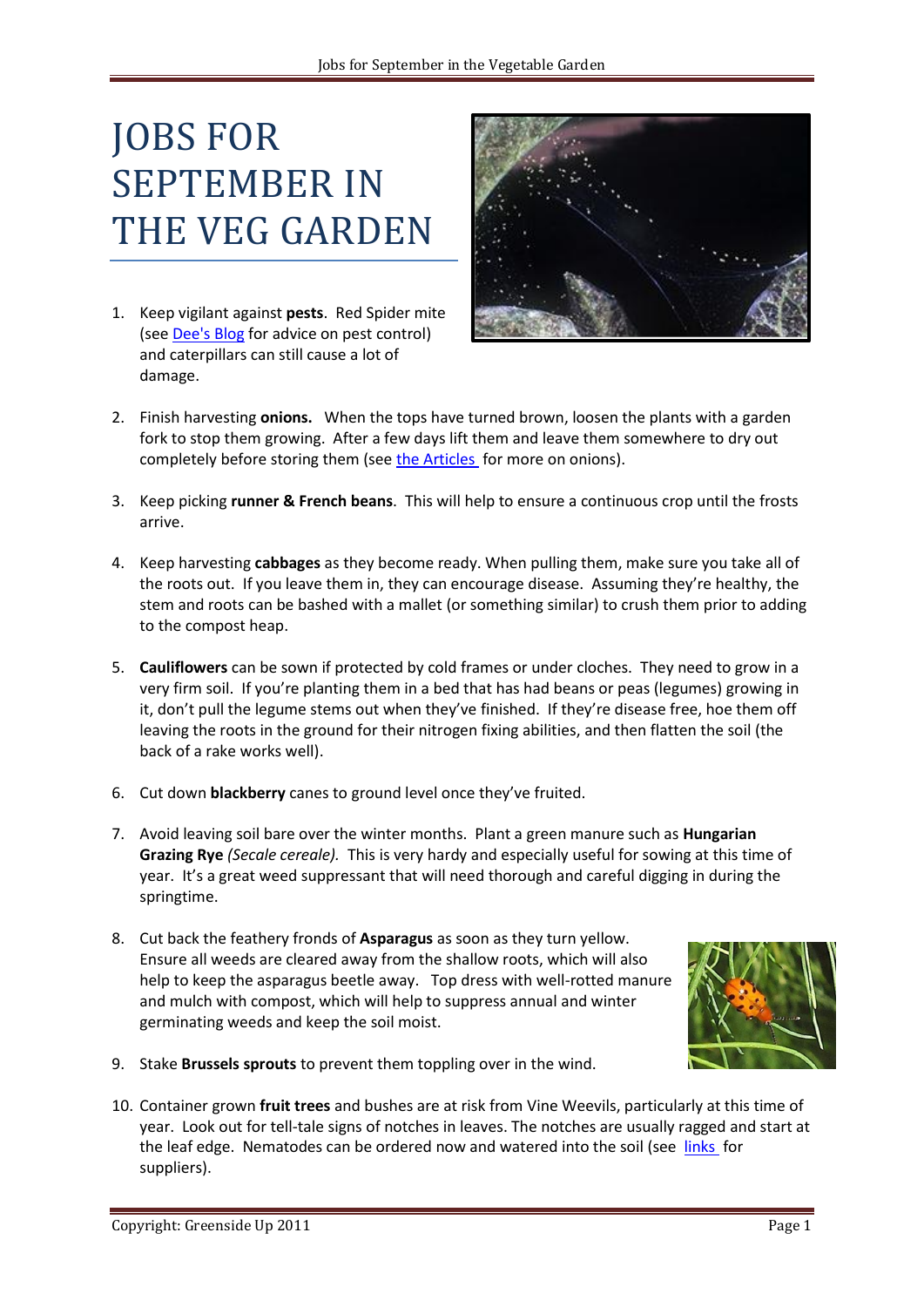## **Suggested Varieties to Plant/Sow Now:**

*Some of these may need to be grown under cover – cloches, polytunnels, greenhouses or cold frames.*

Cauliflower (under cloches or in Polytunnel) Summer Savoury (under glass) Winter spinach Winter lettuce Endive Pak Choi (Mizuna Greens) Radish Rocket Turnips Skirret (cousin of carrot, available from [www.organiccatalogue.com\)](http://www.organiccatalogue.com/) Calabrese under cloches, cold frame or polytunnel Scallions Japanese Onion sets



Skirret